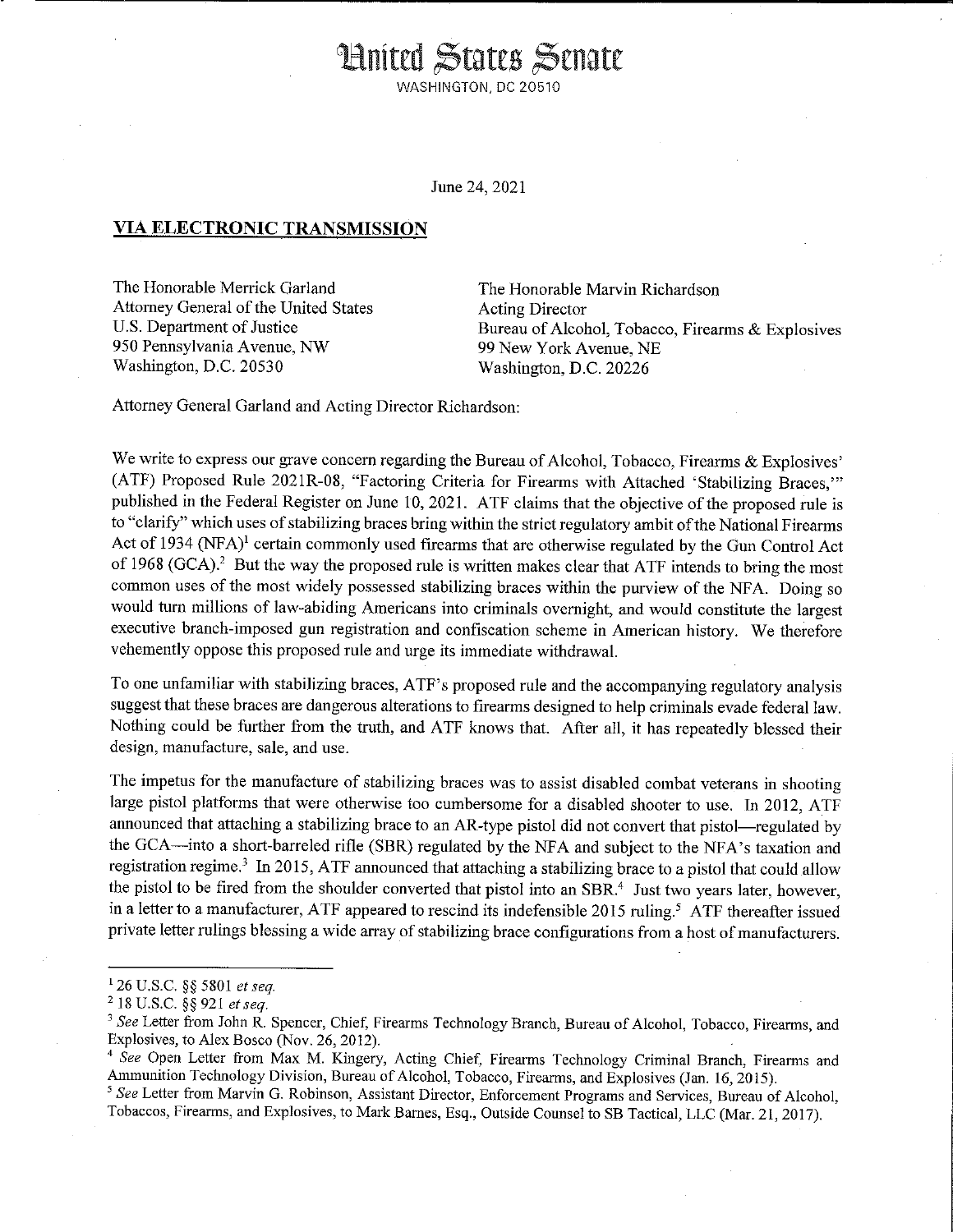ATF's effective rescission in 2017 of its previous misapplication of the law, combined with its repeated letter rulings approving stabilizing braces, created a thriving market for these stabilizing braces. Millions of law-abiding Americans have purchased braces to add them to their own firearms, or purchased firearms with the braces already attached.<sup>6</sup> They did so in reliance on what the ATF said in 2017 and on a plain reading of the governing statutes. At least eight firms manufacture the braces, including one in Kentucky; thousands of firearm manufacturers have built and sold firearms with braces attached; and tens of thousands of federal firearms licensees have sold firearms with these braces attached.<sup>7</sup> Untold thousands of American jobs are associated with the design, production, marketing, and sale of stabilizing braces.

Having fostered this vibrant market in which millions of law-abiding Americans have participated, A TF now suddenly changes course. Its proposed rule would yank the rug out from under those law-abiding Americans. Though the agency purports to seek comment, the notice and the criteria laid out in the proposed rule make clear that ATF has already made up its mind: the overwhelming majority of braces currently in use are unlawful. A TF is merely covering its retroactive gun grab with a patina of administrative process. The proposed criteria for making the ad hoc determination as to the status of a brace-equipped pistol were reverse engineered by ATF to ensure that they will be subject to NF A regulation as an SBR. If ATF proceeds as it proposes, virtually all stabilizing brace-equipped pistols in circulation will become contraband.

ATF has not disguised its intentions. It stated, for example, that the proposed rule "proposes factors ATF considers when evaluating firearms equipped with a purported 'stabilizing brace' to determine whether these weapons would be considered a 'rifle' or 'short-barreled rifle' under the [GCA] or a 'rifle' or 'firearm' subject to regulation under the [NFA]."<sup>8</sup> "Pistol' under the GCA" is not even an option on the table for A TF. ATF has adopted vague, confusing, and largely subjective criteria to govern the classification determination. And ATF says that it "reserves the right" to ignore its vague criteria in order to classify a brace-equipped pistol as an SBR if ATF believes that the use of the brace is "an attempt to make a 'shortbarreled rifle' and circumvent the GCA or NFA."9

A TF seems to believe that re-characterizing millions of pistols as SBRs is no big deal because the agency kindly offers gun owners what it deems to be plenty of means of complying. They can surrender their firearm to ATF.<sup>10</sup> Or, for gun owners who purchased firearms without stabilizing braces and later added one, A TF will permit them to destroy their pistol braces (but not if the gun owners purchased the firearms already equipped with braces). Or they can spend more than \$400 to convert a brace-equipped pistol to a long-barreled rifle subject to GCA regulation.<sup>11</sup> (Where gun owners will find \$400 lying around for such an undertaking, ATF doesn't venture a guess.) Or, they can register their brace-equipped pistols as SBRs under the NFA and pay a \$200 tax on each pistol. Missing from ATF's reasoning, of course, is that, even in its own very conservative estimate, ATF requires many months to process the registration forms for

<sup>&</sup>lt;sup>6</sup> ATF estimates that at least 1.4 million Americans own at least 3 million stabilizing braces. See Bureau of Alcohol, Tobacco, Firearms, and Explosives; Factoring Criteria, 85 Fed. Reg. 30826, 30845 (June 10, 2021) (hereinafter "ATF Proposed Rule"). Other estimates suggest that as many as 40 million stabilizing braces have been sold in the United States. Congressional Research Service, *Handguns, Stabilizing Braces, and Related Components* (Apr. 19, 2021), *available at* https://crsreports.congress.gov/product/pd£'IF/IF 11763.

<sup>7</sup> ATF Proposed Rule, 85 Fed. Reg. at 30845.

<sup>8</sup>*Id.* at 30826.

<sup>9</sup>*Id.* at 38035.

<sup>10</sup>*Id* at 30846.

 $^{11}$  *Id.*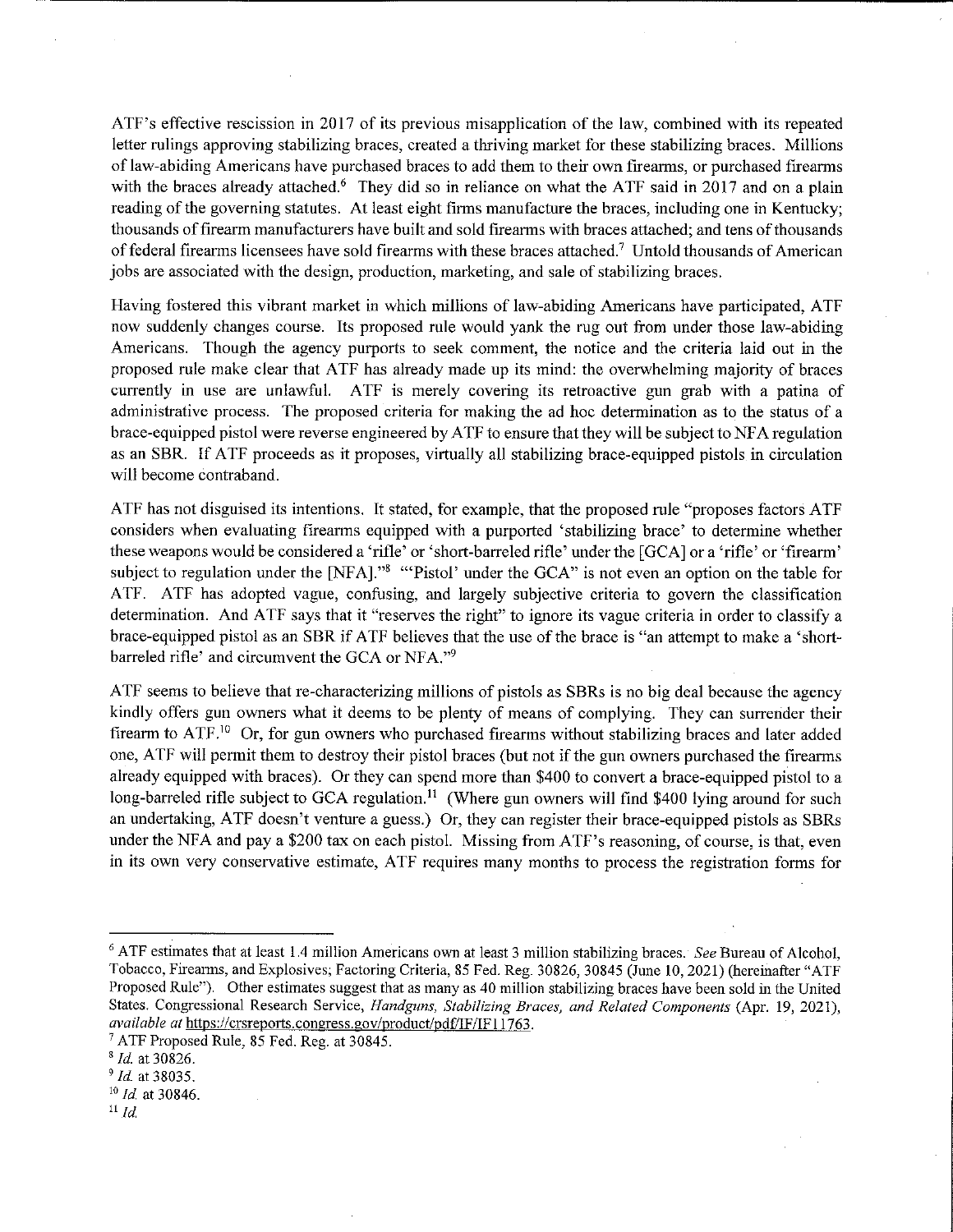SBRs.12 Thus, gun owners will have to give up the use of their firearms for months while waiting for ATF to process their registration forms and tax payments.

Moreover, the proposed rule says nothing about how any individual gun owner, gun shop, or manufacturer will go about determining whether an individual brace-equipped pistol is an SBR under the proposed rule's criteria. Does ATF expect individuals to apply the proposed rule's vague and confusing criteria on their own, knowing that a good-faith error could land them in prison?<sup>13</sup> If not, are gun owners expected to ship off their firearms at their own expense to ATF's Firearms and Ammunition Technology Division (F ATD) for classification? We understand that FATD currently takes about a year to classify a single firearm under its current workload. Does ATF actually expect millions of gun owners to ship off their firearms to FATD potentially for years while awaiting a classification decision? And if FATD determines that a braceequipped pistol is an SBR, will ATF confiscate the weapon until the gun owner complies with the NFA's registration and taxation requirements? To where will gun owners tum to appeal FA TD's classification, or to sue for a potential taking of private property without compensation? ATF's proposed rule provides no answers to these questions.

Even more offensive than the operation of the proposed rule is its rationale. ATF claims, without evidence, that the "demand for 'stabilizing braces' ... stems from the desire to have NFA items without paying for and undergoing the NFA regulatory regime."<sup>14</sup> This statement is shocking. The original demand for stabilizing braces was to promote inclusion—to ensure that disabled veterans could shoot large pistol platforms notwithstanding their disabilities. And demand over the last five years is surely attributable to ATF's classification letters and much publicized effective 2017 letter effectively rescinding its 2015 ruling against stabilizing braces. Demand for stabilizing braces therefore should not be attributed to the lawlessness of gun owners, but rather to their desire to exercise their Second Amendment rights consistent with how ATF interpreted the law in 2017. We are appalled to hear the agency charged with enforcing regulations on how Americans exercise their fundamental constitutional rights assume, without evidence, that millions of Americans are participating in a scheme to avoid their legal obligations.

 $\star$ 

A crime wave is sweeping America. These aren't broken-windows crimes; they are violent crimes like murder, assault, and robbery. But rather than cracking down on the criminals who are turning America's cities into warzones, ATF and the Department of Justice have decided to go after law-abiding gun owners who are minding their own business and using equipment that ATF seemingly blessed in 2017.

This is plain wrong. The proposed rule is worse than merely abdicating your responsibility to protect Americans from criminals; you're threatening to turn law-abiding Americans *into* criminals by imposing the largest executive branch-initiated gun registration and confiscation program in American history. We urge you to turn back. Correct this mistake and withdraw the proposed rule.

<sup>12</sup> Bureau of Alcohol, Tobacco, Firearms, and Explosives, *Current Processing Times* (last updated Mar. 31, 2021), **https:/ /www.atf.gov/resource-center/ current-processing-times.** 

<sup>13</sup> See 26 U.S.C. § 5845(a) (defining SBR as a firearm subject to registration and taxation requirements); *id.* § 5871 (imposing prison sentence of up to ten years for possessing an SBR without complying with registration and taxation requirements).

<sup>14</sup> Office of Regulatory Affairs, Bureau of Alcohol, Tobacco, Firearms, and Explosives, Preliminary Regulatory Analysis 18 n.4 (June 2021 ), available at https://www.atf.gov/file/l 54876/download; *see also id.* at 14-15 (identifying circumvention of the NFA as a primary rationale for the proposed rule).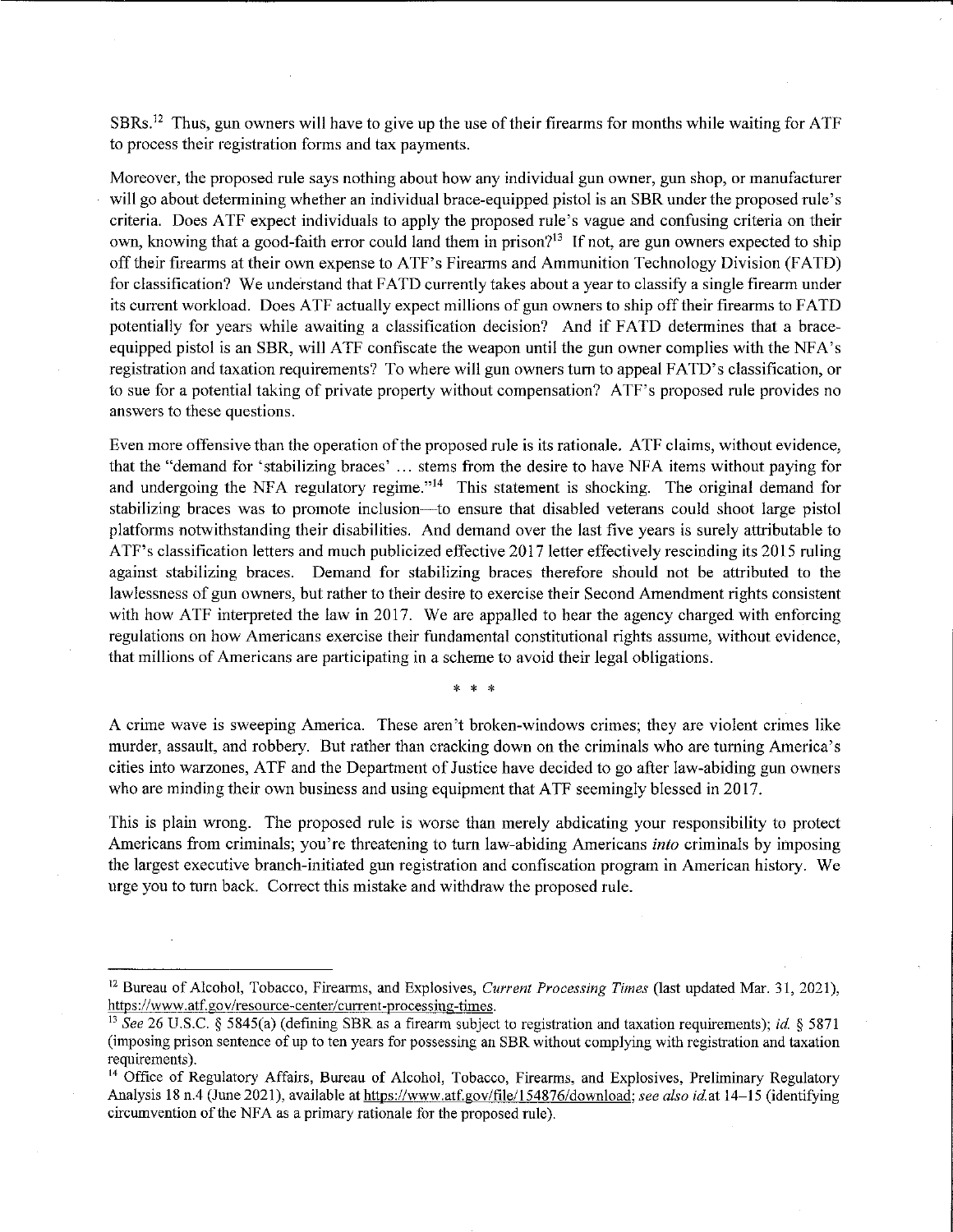Sincerely,

With Milonnell

Chuck Gradey

S Elinh

Thom Tillis

Tom Cott

John Borman

Harsha Mackburn

Ogynthio Montemmin

Shilley Mone Capito

Ing Kro

Mike Braun

Cindy Hyle-Spith

 $Z$ W. Mall

Heim Learnes

Wiche Cryso

Ben Sasse

Jam W. Chilape

Sfeue Daine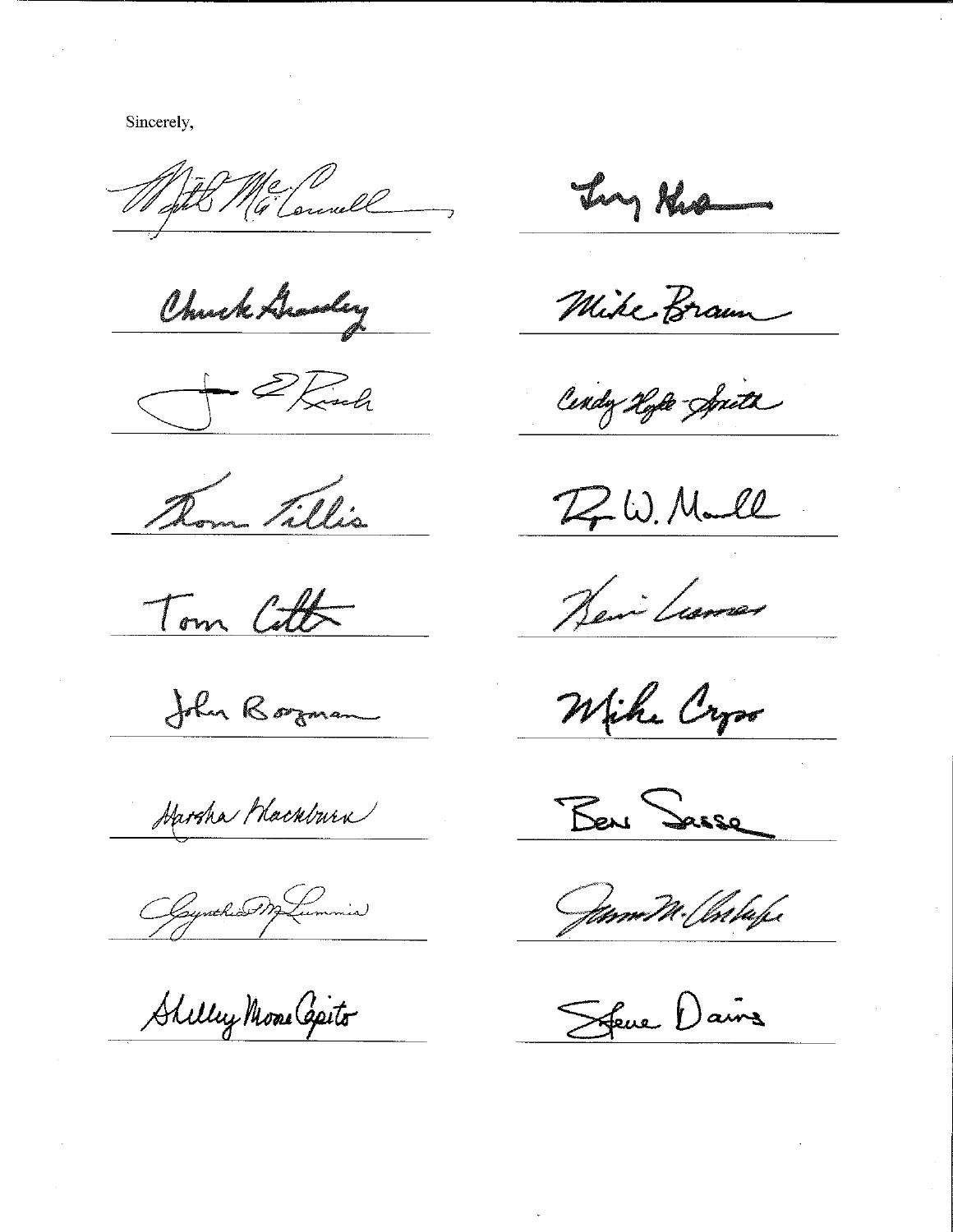Roydusider

Jerry Moran

John Barrasso

M. Mater Road

Solen Kannedy

Got Theme

Bill Cassidoz, M.D.

 $\begin{picture}(120,17) \put(0,0){\line(1,0){15}} \put(15,0){\line(1,0){15}} \put(15,0){\line(1,0){15}} \put(15,0){\line(1,0){15}} \put(15,0){\line(1,0){15}} \put(15,0){\line(1,0){15}} \put(15,0){\line(1,0){15}} \put(15,0){\line(1,0){15}} \put(15,0){\line(1,0){15}} \put(15,0){\line(1,0){15}} \put(15,0){\line(1,0){15}} \put(15,0){\line($ 

Mit Rany

Spa Marbowske

To Tues to

Det Turker

John Cornyn

 $745$ 

 $\begin{picture}(20,10) \put(0,0){\vector(1,0){30}} \put(15,0){\vector(1,0){30}} \put(15,0){\vector(1,0){30}} \put(15,0){\vector(1,0){30}} \put(15,0){\vector(1,0){30}} \put(15,0){\vector(1,0){30}} \put(15,0){\vector(1,0){30}} \put(15,0){\vector(1,0){30}} \put(15,0){\vector(1,0){30}} \put(15,0){\vector(1,0){30}} \put(15,0){\vector(1,0){30}} \put(15,0){\vector(1$ 

Ronfolker

Brung

Sill Starty

Rand Paul

Joni K anot